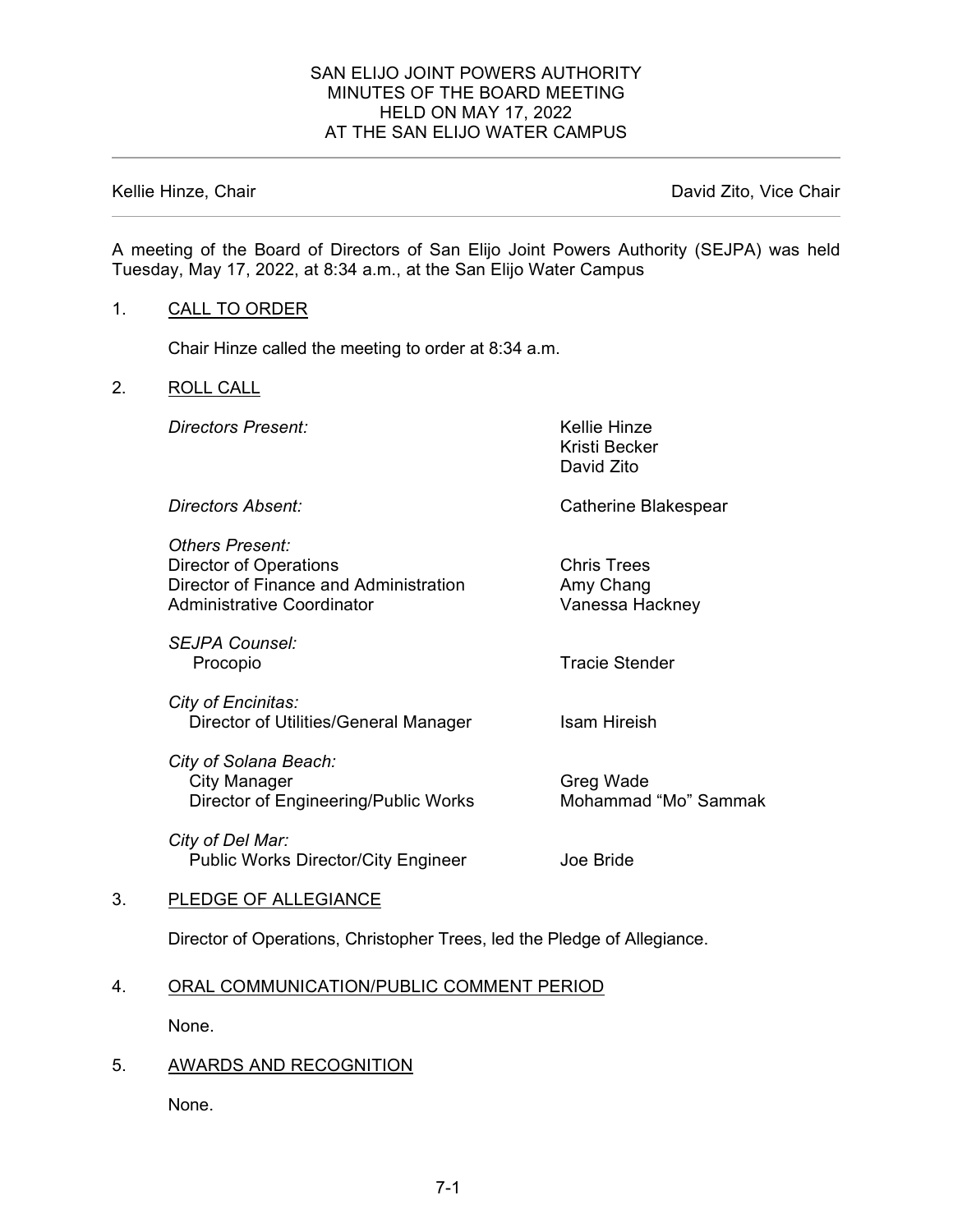# 6. CONSENT CALENDAR

Moved by Vice Chair Zito and seconded by Board Member Becker to approve the Consent Calendar.

| Agenda Item No. 7  | Approval of Minutes for the April 19, 2022 Meeting                |
|--------------------|-------------------------------------------------------------------|
| Agenda Item No. 8  | Approval for Payment of Warrants and Monthly Investment<br>Report |
| Agenda Item No. 9  | <b>Wastewater Treatment Report</b>                                |
| Agenda Item No. 10 | <b>Recycled Water Report</b>                                      |
| Agenda Item No. 11 | <b>Reportable Meetings</b>                                        |
| Agenda Item No. 12 | Aluminum Sulfate Purchase Amendment                               |
| Agenda Item No. 13 | Award of Contract for Procurement of Sodium Hypochlorite          |

Motion carried with the following vote of approval:

| AYES:       | Hinze, Zito, Becker |
|-------------|---------------------|
| <b>NOES</b> | None                |
| ABSENT:     | <b>Blakespear</b>   |
| ABSTAIN:    | None                |

## 15. SAN ELIJO JOINT POWERS AUTHORITY FISCAL YEAR 2022-23 RECOMMENDED BUDGET UPDATE

Director of Finance and Administration, Amy Chang, stated that the proposed budget was presented to the Board in April, and became a public document for comments and suggested changes by the Board, Member Agencies, the public, and other government agencies that receive services from the SEJPA.

To date, SEJPA has not received any proposed changes from the Member Agencies or other participating government agencies, as well as no public comments. However, there are four reportable changes resulting in the following modifications to the recommended budget. The changes result in a 0.9% increase to the recommended revenue budgeted for the City of Encinitas and an increase in the recycled water expense of 0.2% from the recommended operating budget presented to the Board of Directors in April.

Actions taken from the current meeting will be incorporated into the FY 2022-23 budget, and be presented to the Board of Directors for adoption at the June meeting along with the investment policy and appointment of SEJPA Treasurer for FY 2022-23.

No action required. This item was submitted for information only.

# 16. GENERAL MANAGER'S REPORT

Director of Operations, Christopher Trees stated that the Caltrans Regional Bike Path ribbon cutting will be held on June 4, 2022 at 11:00 a.m. under Interstate 5 Freeway Manchester Bridge.